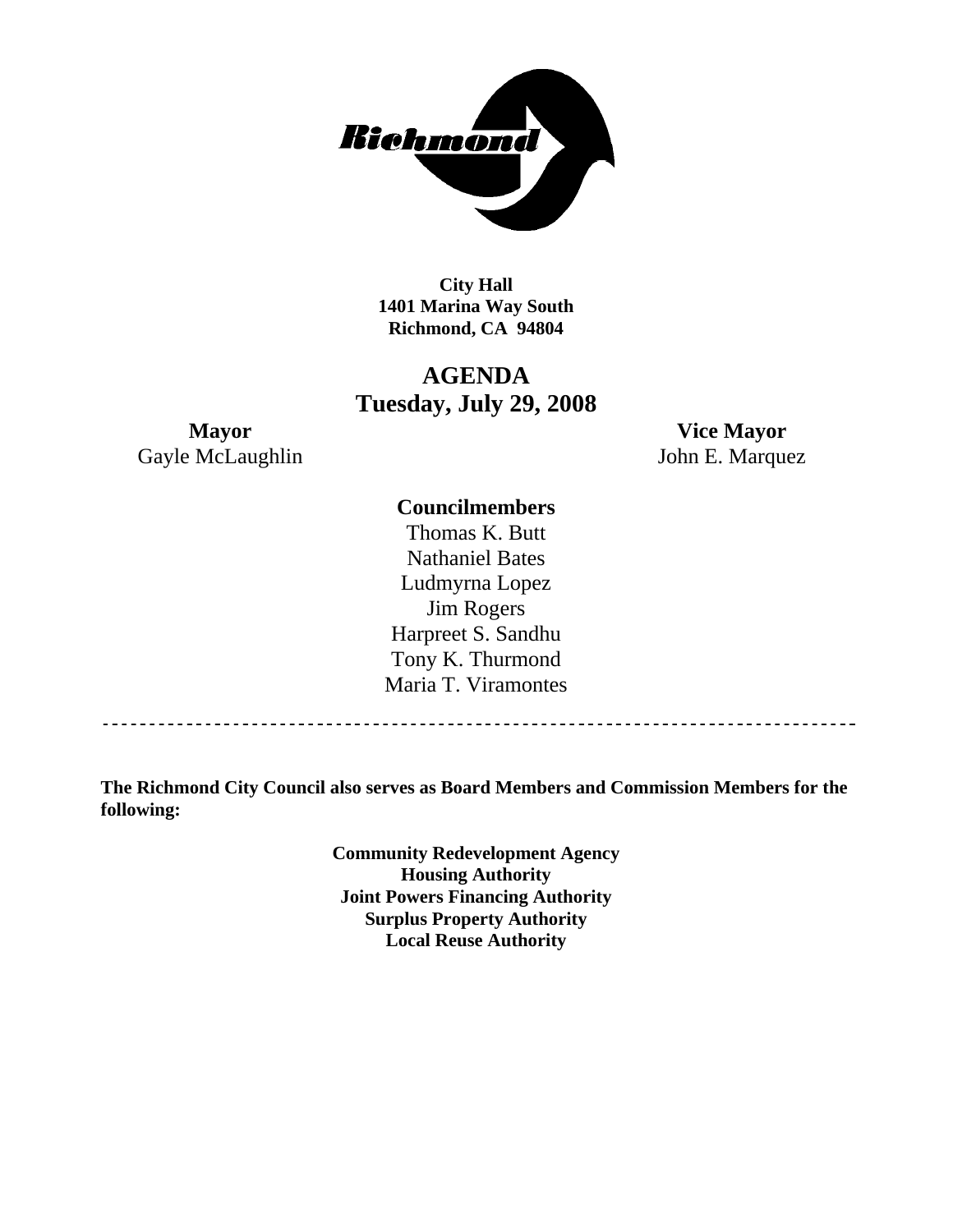# **MEETING PROCEDURES**

The City of Richmond encourages community participation at its City Council meetings and has established procedures that are intended to accommodate public input in a timely and time-sensitive way. As a courtesy to all members of the public who wish to participate in City Council meetings, please observe the following procedures:

**PUBLIC COMMENT ON AGENDA ITEMS:** Anyone who desires to address the City Council on items appearing on the agenda must complete and file a pink speaker's card with the City Clerk **prior** to the City Council's consideration of the item. Once the City Clerk has announced the item and discussion has commenced, no person shall be permitted to speak on the item other than those persons who have submitted their names to the City Clerk. Your name will be called when the item is announced for discussion. **Each speaker will be allowed TWO (2) MINUTES to address the City Council on NON-PUBLIC HEARING items listed on the agenda.** 

**OPEN FORUM FOR PUBLIC COMMENT:** Individuals who would like to address the City Council on matters not listed on the agenda or on **Presentations, Proclamations and Commendations, Report from the City Attorney, or Reports of Officers** may do so under Open Forum. All speakers must complete and file a pink speaker's card with the City Clerk **prior** to the commencement of Open Forum. **The amount of time allotted to individual speakers shall be determined based on the number of persons requesting to speak during this item. The time allocation for each speaker will be as follows: 15 or fewer speakers, a maximum of 2 minutes; 16 to 24 speakers, a maximum of 1 and one-half minutes; and 25 or more speakers, a maximum of 1 minute.** 

### **SPEAKERS ARE REQUESTED TO OCCUPY THE RESERVED SEATS IN THE FRONT ROW BEHIND THE SPEAKER'S PODIUM AS THEIR NAME IS ANNOUNCED BY THE CITY CLERK.**

**CONSENT CALENDAR:** Consent Calendar items are considered routine and will be enacted, approved or adopted by one motion unless a request for removal for discussion or explanation is received from the audience or the City Council. A member of the audience requesting to remove an item from the Consent Calendar must complete and file a speaker's card with the City Clerk **prior to the City Council's consideration of Item C, Agenda Review.** An item removed from the Consent Calendar may be placed anywhere on the agenda following the City Council's agenda review.

*The City Council's adopted Rules of Procedure recognize that debate on policy is healthy; debate on personalities is not. The Chairperson has the right and obligation to cut off discussion that is too personal, too loud, or too crude.* 

**\*\*\*\*\*\*\*\*\*\*\*\*\*\*\*\*\*\*\*\*\*\*\*\*\*\*\*\*\*\*\*\*\*\*\*\*\*\*\*\*\*\*\*\*\*\*\*\*\*\*\*\*\*\*\*\*\*\***

# **Evening Open Session**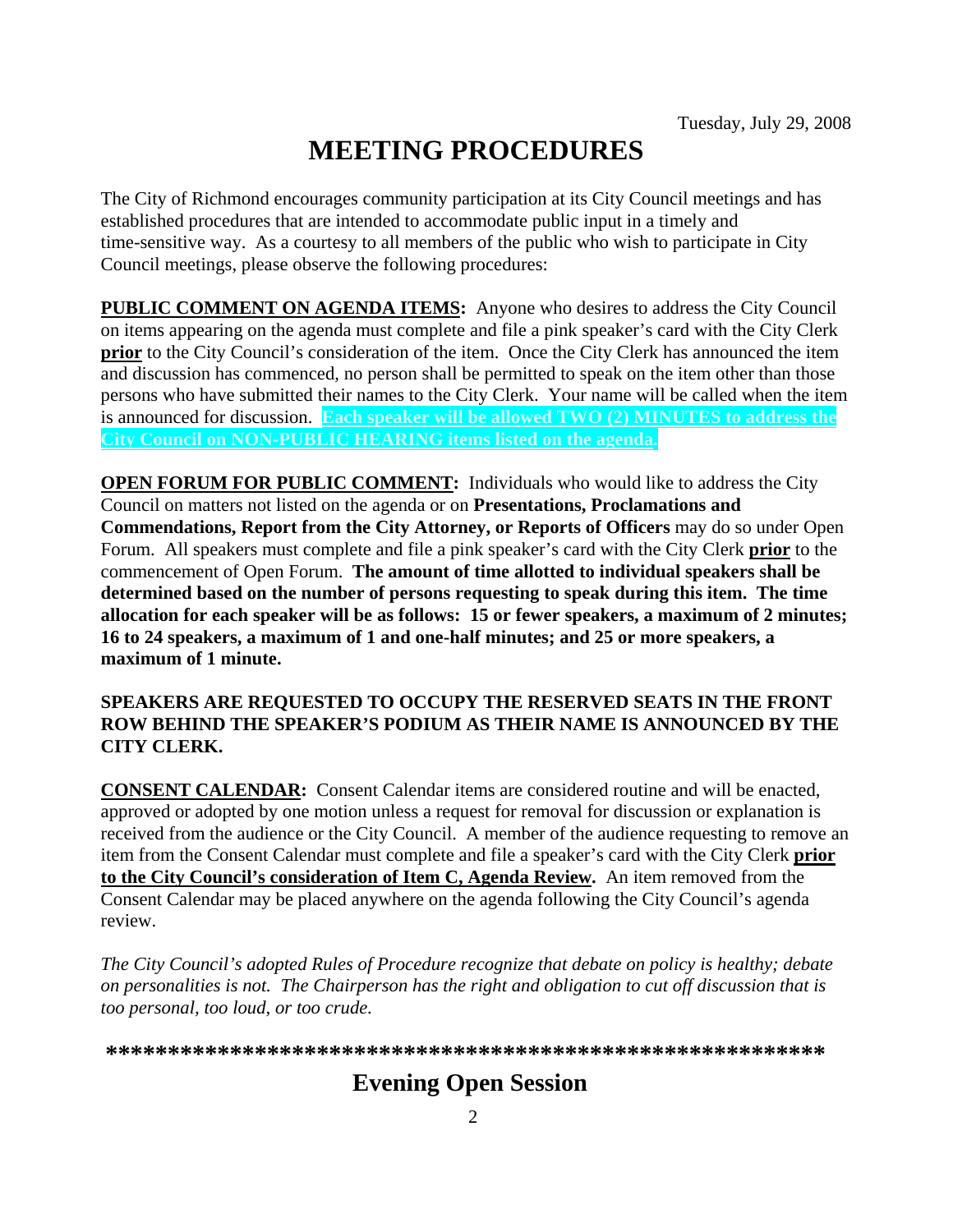**5:00 p.m.** 

# **A. ROLL CALL**

# **B. PUBLIC COMMENT**

### **C. ADJOURN TO CLOSED SESSION**

# **Closed Session**

#### Shimada Room of City Hall

#### **A. CITY COUNCIL**

**A-1.** CONFERENCE WITH LEGAL COUNSEL - EXISTING LITIGATION (Subdivision [a] of Government Code Section 54956.9):

Nishioka vs. City of Richmond

Dragolovich vs. City of Richmond

**A-2.** CONFERENCE WITH LEGAL COUNSEL - ANTICIPATED LITIGATION (Significant exposure to litigation pursuant to Subdivision (b) of Government Code Section 54956.9):

One Case

**A-3.** CONFERENCE WITH LEGAL COUNSEL - ANTICIPATED LITIGATION (Initiation of litigation pursuant to Subdivision (c) of Section 54956.9):

One Case

**A-4.** CONFERENCE WITH REAL PROPERTY NEGOTIATOR (Government Code Section 54956.8):

> Property: 1310 Canal Boulevard Negotiating Parties: Jim Matzorkis, Port Director, City of Richmond.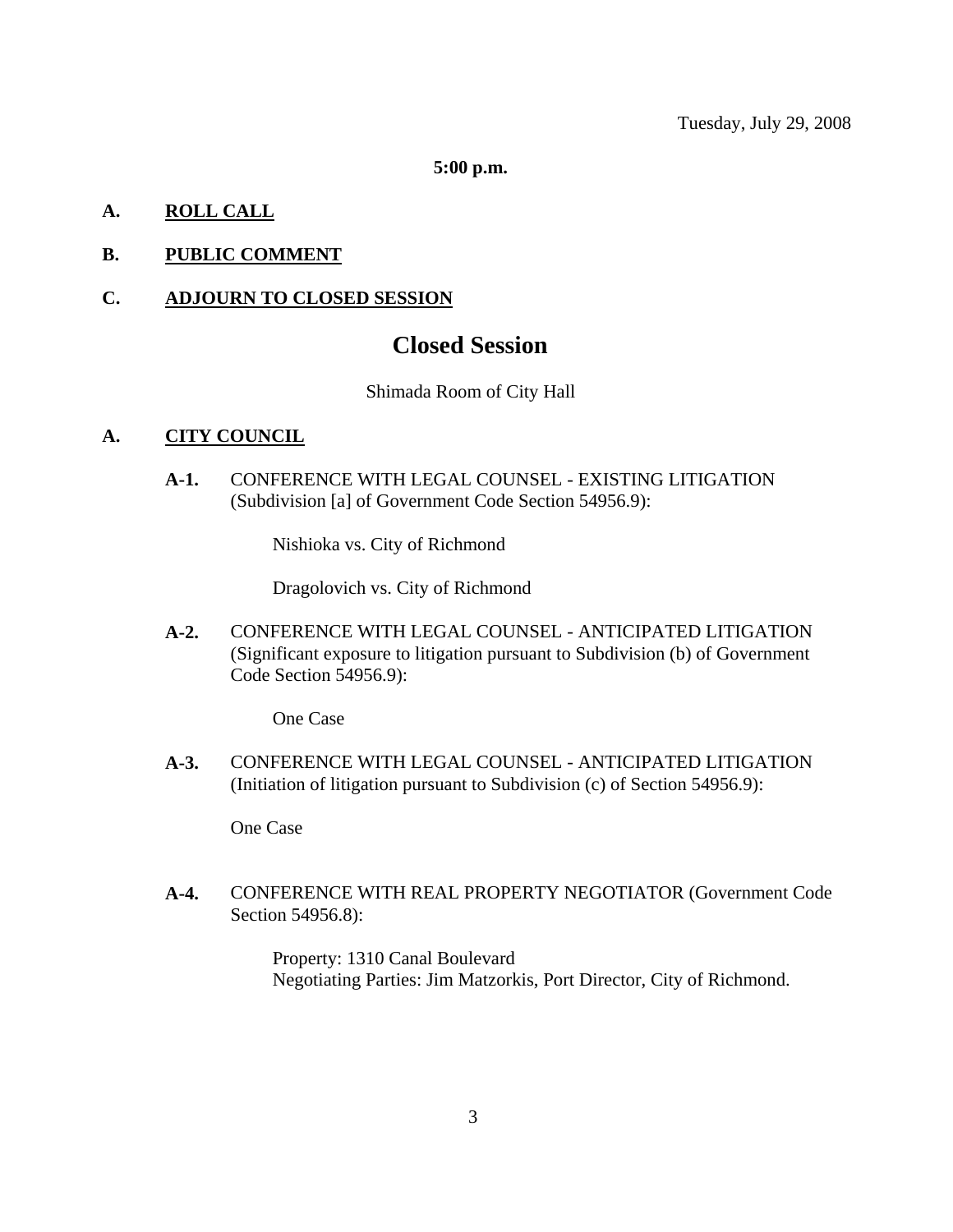#### **B. REDEVELOPMENT AGENCY**

**B-1.** CONFERENCE WITH REAL PROPERTY NEGOTIATOR (Government Code Section 54956.8):

> Real Property Negotiations (Government Code Section 54956.8) Property: NWC Cutting Boulevard and South 13th Street APN: 544-240-009-8, 544-240-14-8, and 544-240-015-5 Negotiating Parties: Steve Duran/Patrick Lynch, City of Richmond

**\*\*\*\*\*\*\*\*\*\*\*\*\*\*\*\*\*\*\*\*\*\*\*\*\*\*\*\*\*\*\*\*\*\*\*\*\*\*\*\*\*\*\*\*\*\*\*\*\*\*\*\*\*\*\*\*\*\*\***

# **Study Session 6:00 p.m.**

- A. Receive an update from Contra Costa Transportation Authority (CCTA) staff regarding the proposed plans to reconstruct the I-80/San Pablo Dam Road Interchange (information only) – No action is required by the Council (Engineering) Rich Davidson 307-8105
- **B.** Receive a presentation by the Bay Area Rapid Transit District (BART) on its plans to install a Photovoltaic Solar Electric System on the roof of their Richmond Maintenance Facility – City Manager's Office (Bill Lindsay 620-6512).

# **Special Meeting Richmond Housing Authority**

# **6:30 p.m.**

- **A. PLEDGE TO THE FLAG**
- **B. ROLL CALL**
- **C. STATEMENT OF CONFLICT OF INTEREST**
- **D. OPEN FORUM FOR PUBLIC COMMENT**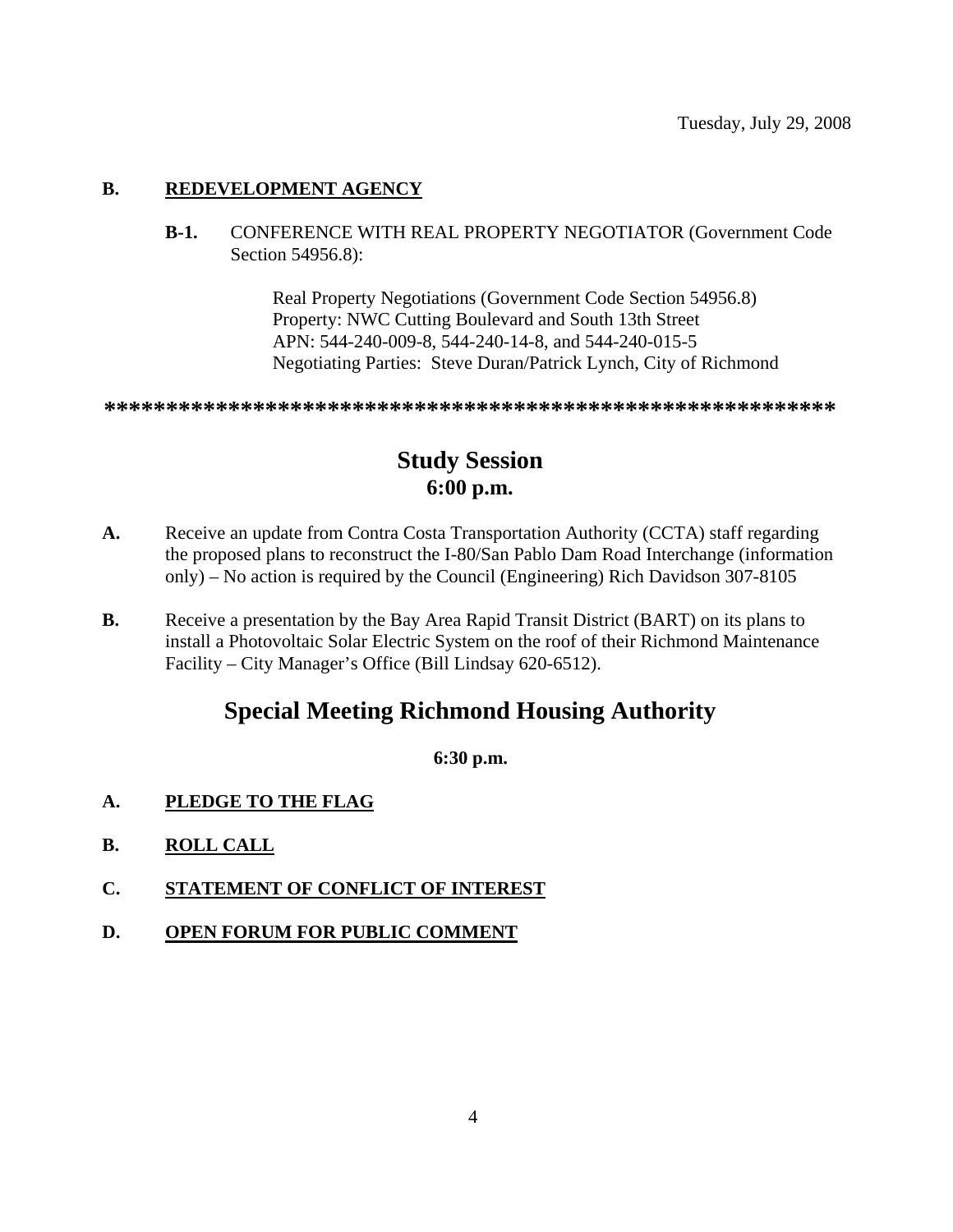# **E. CONSENT CALENDAR**

- **E-1.** ADOPT A RESOLUTION authorizing the Housing Authority Executive Director to submit the 2008 Public Housing Assessment System (PHAS) Certification to the U.S. Department of Housing and Urban Development - Housing Authority (Tim Jones 621-1310).
- **E-2.** ADOPT A RESOLUTION authorizing the Housing Authority Executive Director to submit the 2008 Section 8 Management Assessment Program (SEMAP) Certification to the U.S. Department of Housing and Urban Development - Housing Authority (Tim Jones 621-1310).
- **E-3.** APPROVE minutes of the Special Meeting held on July 1, 2008 City Clerk's Office (Diane Holmes 620-6513).

# **F. ADJOURNMENT**

# **Richmond Community Redevelopment Agency**

**6:35 p.m**.

- **A. ROLL CALL**
- **B. STATEMENT OF CONFLICT OF INTEREST**

# **C. OPEN FORUM FOR PUBLIC COMMENT**

- **D. CONSENT CALENDAR**
	- **D-1.** ADOPT A RESOLUTION authorizing execution of a contract with BKF Engineers, Inc. ("BKF") for \$92,394.78 for related design and administrative services associated with the West Macdonald Avenue Street Improvements, Garrard Boulevard to Harbour Way Project, for a term of August 1, 2008, through June 30, 2009 - Richmond Community Redevelopment Agency(Steve Duran/Alan Wolken 307-8140 ).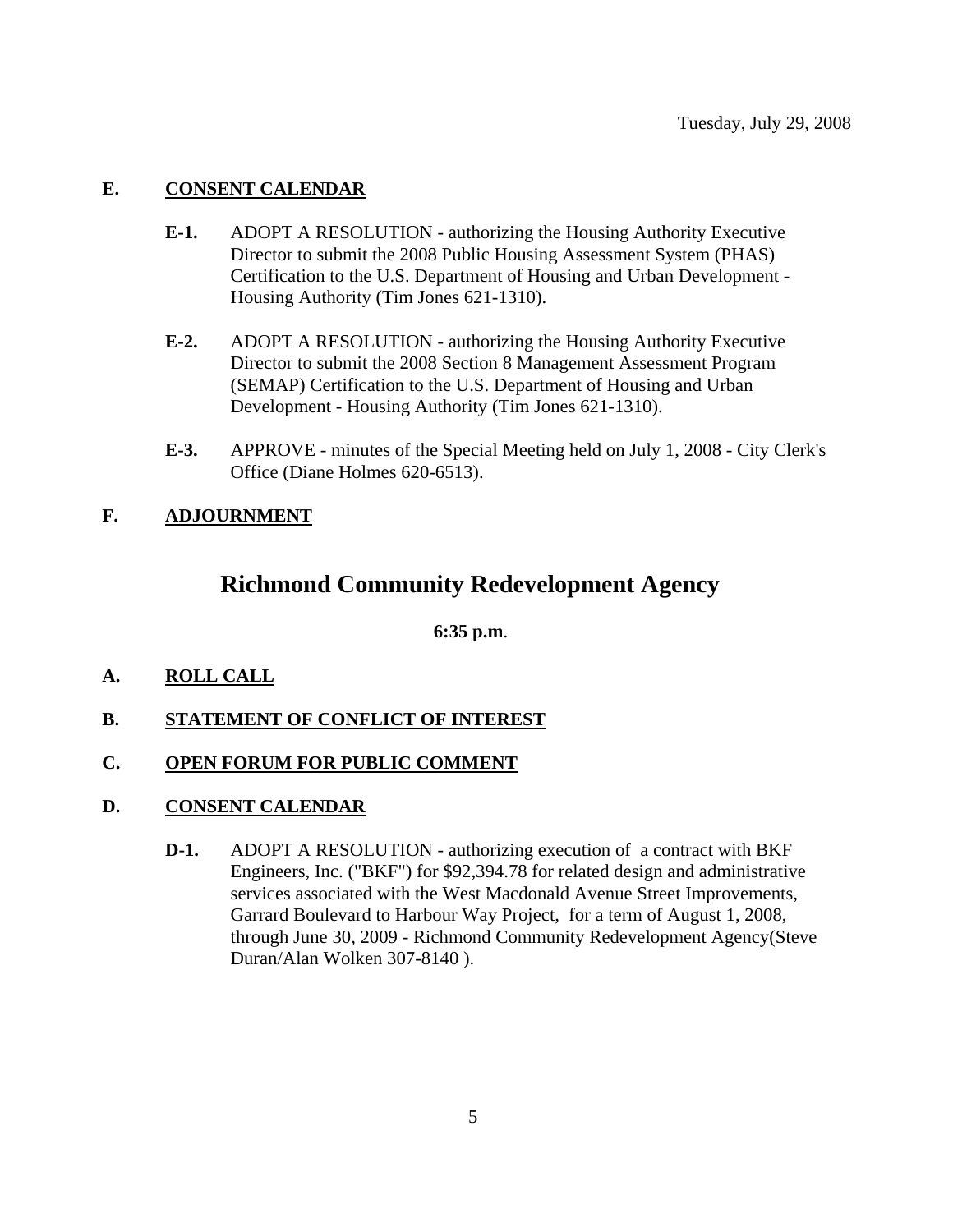- **D-2.** ADOPT A RESOLUTON authorizing execution of a contract with W. R. Forde in an amount not to exceed \$235,000 for restoration of the Marina Bay Shoreline Protection System ("Riprap") for a term of August 1, 2008, through December 31, 2008 - (This item was reviewed and approved by the Finance Committee on July 25, 2008) - Richmond Community Redevelopment Agency (Steve Duran/Alan Wolken 307-8140).
- **D-3.** ADOPT A RESOLUTION amending the contract with Bay Cities Paving & Grading Inc. for the North Richmond Street Improvement Project to increase the contract amount by \$110,000 to pay the final draw request, bringing the final contract price to \$3,821,613.55 (This item was reviewed and approved by the Finance Committee on July 25, 2008) - Richmond Community Redevelopment Agency (Steve Duran/Patrick Lynch 307-8140).
- **D-4.** ADOPT A RESOLUTION approving the "Design and Funding Agreement and the Second Amendment to the Disposition and Development Agreement (DDA)" with Bay Area Rapid Transit (BART) for the Richmond Transit Village Project, modifying Section 302.7 of the DDA (Compensation for Design Review and Construction Inspection) relating to payment of costs for design review and construction inspections (This item was reviewed and approved by the Finance Committee on July 25, 2008) - Richmond Community Redevelopment Agency (Steve Duran/Alan Wolken 307-8140).
- **D-5.** ADOPT A RESOLUTION authorizing the Executive Director to negotiate and execute an Exclusive Right to Negotiate (ERN) with Kingston LLC, the Developer, for market rate and affordable housing on a portion of the Miraflores Housing Development site - Richmond Community Redevelopment Agency (Steve Duran/Patrick Lynch 307-8140).
- **D-6.** APPROVE minutes of the Regular Meeting held on July 1, 2008 City Clerk's Office (Diane Holmes 620-6513).

#### **E. ADJOURNMENT**

**\*\*\*\*\*\*\*\*\*\*\*\*\*\*\*\*\*\*\*\*\*\*\*\*\*\*\*\*\*\*\*\*\*\*\*\*\*\*\*\*\*\*\*\*\*\*\*\*\*\*\*\*\*\*\*\*\*\***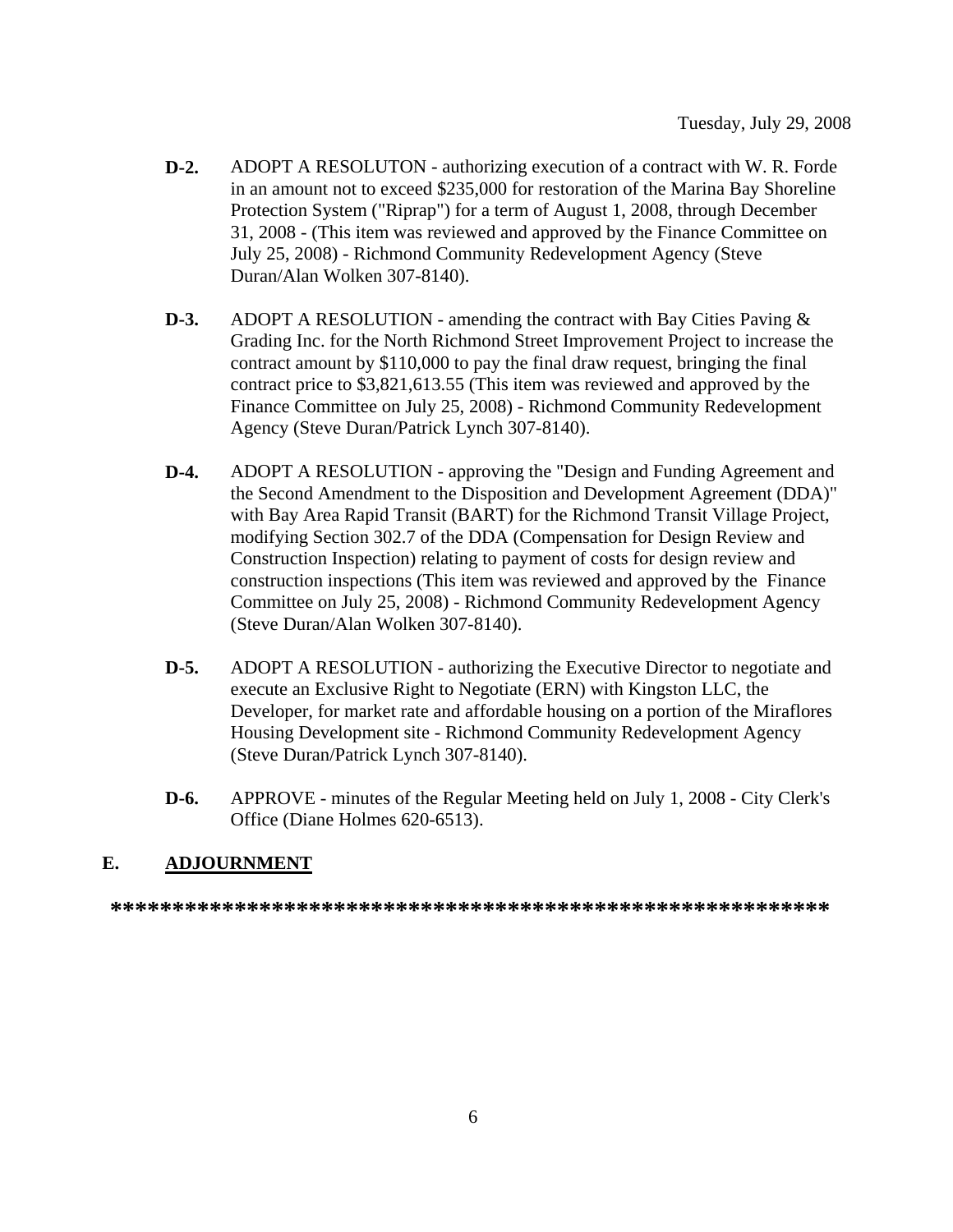# **CITY COUNCIL**

# **7:00 p.m.**

# **A. ROLL CALL**

### **B. STATEMENT OF CONFLICT OF INTEREST**

#### **C. AGENDA REVIEW**

#### **D. PRESENTATIONS, PROCLAMATIONS, AND COMMENDATIONS**

- **D-1.** Presentation of television interview tapes to the Richmond Public Library, West Contra Costa Unified School District, and the Richmond Museum - Councilmember Bates (620-6581).
- **D-2.** Proclamation recognizing the outstanding reporting style of the Richmond Globe Newspaper - Mayor McLaughlin and Councilmember Bates (620-6503/620- 6581).
- **D-3.** Presentation by the East Bay Bicycle Coalition to the Richmond We Can Do It! 2008 Team Bicycle Challenge Winning Team for Contra Costa County and recognizing local Richmond firms and volunteers that supported two Energizer Stations during Bike-To-Work Day and Bay Area Bicycle Activities during the month of May, 2008 - City Manager's Office (Bill Lindsay/Janet Schneider 620- 6512).

# **E. REPORT FROM THE CITY ATTORNEY OF FINAL DECISIONS MADE AND NON-CONFIDENTIAL DISCUSSIONS HELD DURING CLOSED SESSION**

# **F. CONSENT CALENDAR**

**F-1.** APPROVE - the amended Pre-Development Agreement with Auto Warehousing Company (AWC), which provides that reimbursement to AWC of predevelopment costs is contingent on certification of the Environmental Impact Report (EIR) by the City of Richmond (This item was reviewed and approved by the Finance Committee on July 25, 2008.) - Port of Richmond (Jim Matzorkis 215-4600).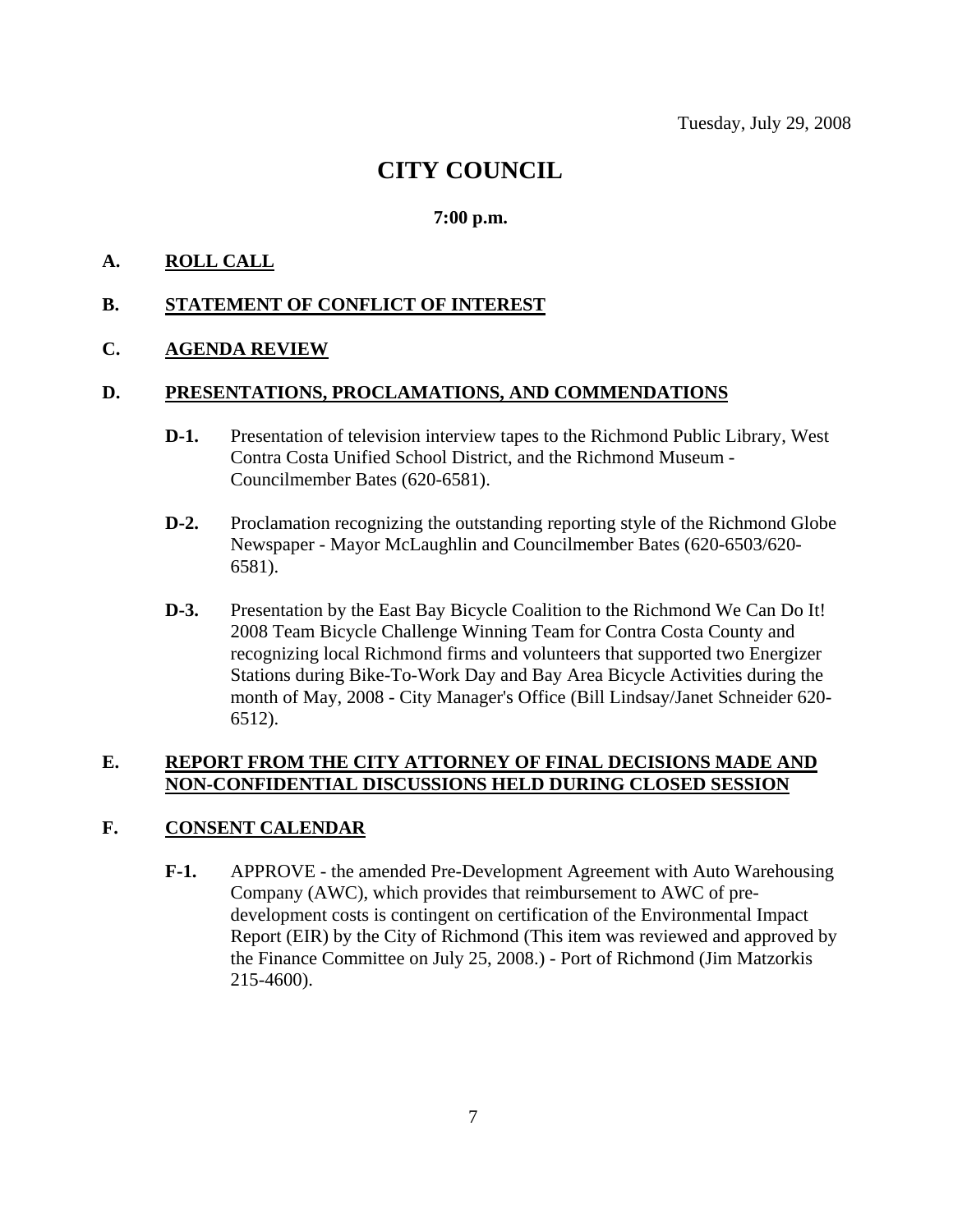- **F-2.** AUTHORIZE that a Letter of Intent from American Honda for their automobile distribution operations at the Port of Richmond, dated July 16, 2008, be countersigned to acknowledge terms to be negotiated into a final agreement among Honda, the Port of Richmond, and Auto Warehousing Company (AWC) - Port (Jim Matzorkis 215-4600).
- **F-3.** AUTHORIZE payment of up to \$435,000 for administration costs for the Contra Costa Clean Water Program per Resolution No. 105-03 (This item was reviewed and approved by the Finance Committee on July 25, 2008.) – Engineering Department (Rich Davidson 307-8105).
- **F-4.** APPROVE payment of up to \$210,000 for Richmond's share of the West County Agency's FY 2008-09 budget (This item was reviewed and referred by the Finance Committee on July 25, 2008.) – Engineering (Rich Davidson 307-8105).
- **F-5.** AUTHORIZE payment of up to \$2,340,950 for the Sanitary Sewer Collection System Operations and Maintenance Cost(s) for Veolia per the Contract Agreement (This item was reviewed and approved by the Finance Committee on July 25, 2008) - Engineering (Rich Davidson 307-8105).
- **F-6.** AUTHORIZE payment of up to \$935,100 for the Storm Sewer Collection System Operations and Maintenance Cost(s) for Veolia per the Contract Agreement (This item was reviewed and referred by the Finance Committee on July 25, 2008) - Engineering (Rich Davidson 307-8105).
- **F-7.** AUTHORIZE payment of up to \$2,388,853 to Veolia for the Operations and Maintenance Cost(s) of the Wastewater Treatment Plant per the Contract Agreement (This item was reviewed and referred by the Finance Committee on July 25, 2008) Engineering (Rich Davidson 307-8105).
- **F-8.** AUTHORIZE payment of up to \$137,000 for Richmond's share of the costs incurred for the maintenance of the North Richmond Storm Drain Project for FY 2008-09 (This item was reviewed and referred by the Finance Committee on July 25, 2008.) –Engineering (Rich Davidson 307-8105).
- **F-9.** APPROVE a contract with Psomas to provide Geographical Information System (GIS) services to the City in amount not to exceed \$89,100 - Engineering (Rich Davidson 307-8105).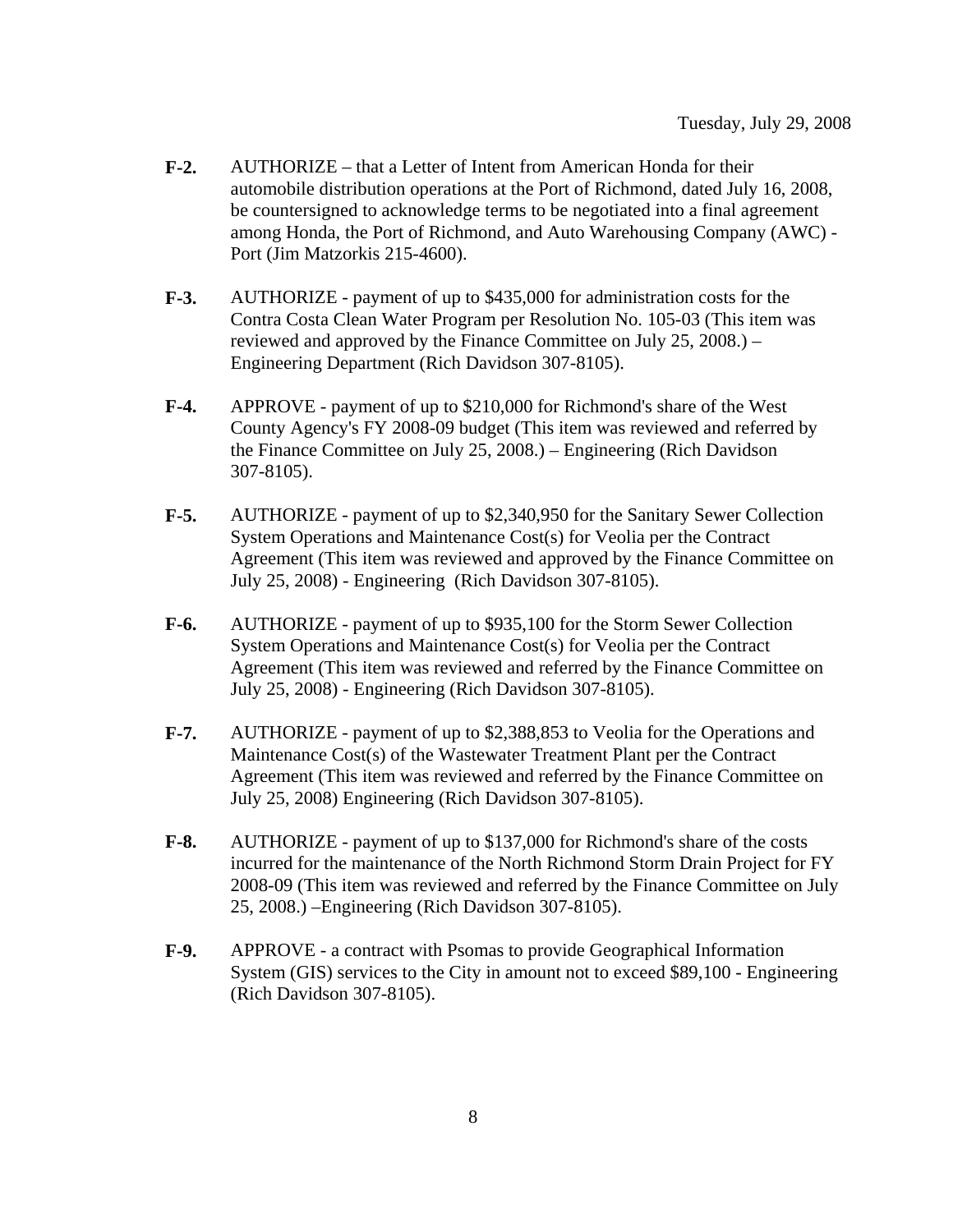- **F-10.** AUTHORIZE payment to Remediation Risk Management, Inc. (d.b.a. RRM, Inc.) in the amount of \$21,442, pursuant to emergency procurement procedures, for the investigative work completed to determine the level of soil contamination caused by the removal of the Underground Storage Tank (UST) at the City of Richmond's Corporation Yard (located at #6 13th St.) as required by the Regional Water Quality Control Board. - Public Works Department (Yader Bermudez 231-3009).
- **F-11.** APPROVE the purchase of two software licenses for SewerCAD®, to assist in determining hydraulic capacity issues throughout the wastewater collection system, in an amount not to exceed \$32,625 - Engineering Department (Rich Davidson 307-8105).
- **F-12.** Review and comment on the Circulation Draft of the West Contra Costa Transportation Advisory Committee Action Plan Engineering – (Rich Davidson 307-8105).
- **F-13.** APPROVE a contract amendment with Special Tactics And Response, Inc. from Richmond, CA, in the amount of \$15,000 for a total not to exceed contract amount of \$25,000 to provide armed security services at the Nevin and Parchester Community Centers - Recreation Department (Keith Jabari, 620- 6791).
- **F-14.** ADOPT A RESOLUTION: (1) accepting \$75,000 in grant funds from Preserve America and (2) approving a consulting contract with Page and Turnbull, Inc. in an amount not to exceed \$150,000 for development of a historic context statement and reconnaissance level survey of the Coronado, Iron Triangle, and Santa Fe Neighborhoods (The Finance Committee reviewed this item on July 25, 2008, and recommended approval by the Council) - Planning Department (Richard Mitchell 620-6706).
- **F-15.** ADOPT A RESOLUTION renewing standing orders/outline agreements for technology related goods from various vendors in an amount not to exceed \$250,000 per year per vendor for fiscal year 2008-2009 with the option to renew for two years (This item was reviewed and approved by the Finance Committee on July 25, 2008.) - Information Technology (Sue Hartman 620-6784).
- **F-16.** ADOPT A RESOLUTION renewing standing orders/outline agreements for technology related services from various vendors in an amount not to exceed \$250,000 per vendor for fiscal year 2008-2009 (This item was reviewed and approved by the Finance Committee on July 25, 2008.) - Information Technology (Sue Hartman 620-6784).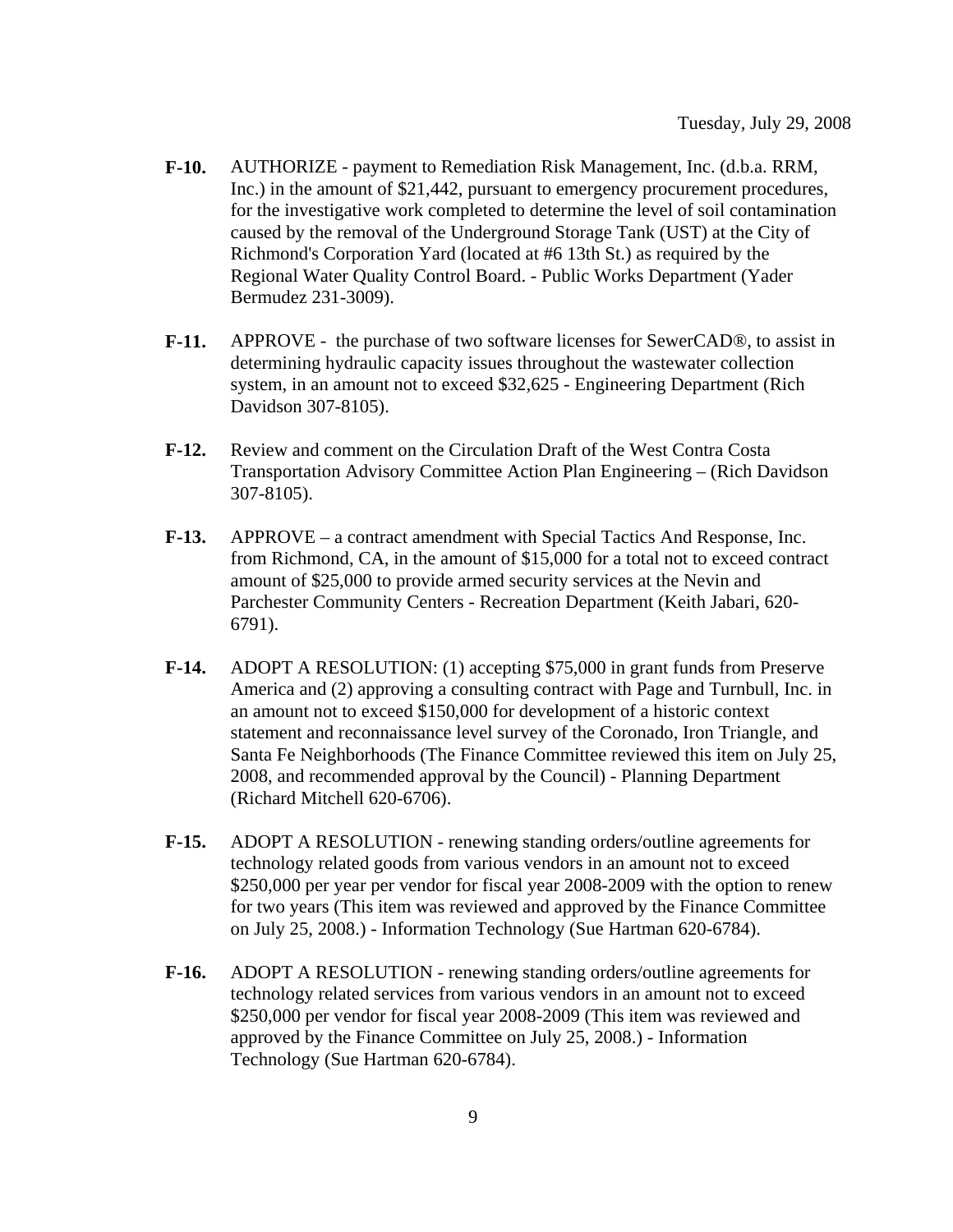Tuesday, July 29, 2008

- **F-17.** APPROVE a contract amendment with MCK Services, Inc. in an amount not to exceed \$500,000 for equipment rental and street paving services. (This item was reviewed and approved by the Finance Committee on July 25, 2008) – Public Works (Yader A. Bermudez 231-3008).
- **F-18.** APPROVE the amendment of a purchase limit increase of \$2.75 million with Valley Oil Company to provide fuel to the City of Richmond increasing the purchase limit to a total amount of \$3.25 million for a three-year period (This item was reviewed and approved by the Finance Committee on June 12, 2008) – Public Works (Yader A. Bermudez 231-3008).
- **F-19.** APPROVE an additional \$500,000 for the payment of rental contracts for equipment and vehicle rentals to Hertz Equipment Rental Corporation to support Public Works equipment and vehicle needs, increasing the total authorized payment amount to \$800,000 (This item was reviewed and approved by the Finance Committee on July 25, 2008) - Public Works (Yader A. Bermudez 231- 3009).
- **F-20.** AWARD a contract to Forster & Kroeger in an amount not to exceed \$231,500, for fire hazard vegetation control for the Point Molate facilities and beach area for fiscal year 2008-09 (This item was reviewed and approved by the Finance Committee on July 25, 2008) - Public Works (Yader A. Bermudez 231- 3009).
- **F-21.** APPROVE the purchase of 10 sedans and two police vehicles to replace existing aged and worn vehicles presently in Richmond's fleet, in an amount not to exceed \$300,000. (This matter was approved by the Finance Standing Committee on March 14, 2008, and referred back to the department for further review and discussion by the City Council on March 18, 2008. This item was reviewed and approved by the Finance Committee on July 25, 2008) - Public Works (Yader Bermudez 231-3008).
- **F-22.** APPROVE the expenditure of budgeted FY 08/09 Equipment Replacement funds to purchase two bucket trucks, four dump trucks, and one transport-tractor truck to replace existing aged and worn vehicles that can no longer be certified for usage or retrofitted with emission control devices. Total amount of expenditure will not exceed \$ 950,000.00 - (This item was reviewed and approved by the Finance Committee on July 25, 2008) Public Works (Yader Bermudez 231-3009).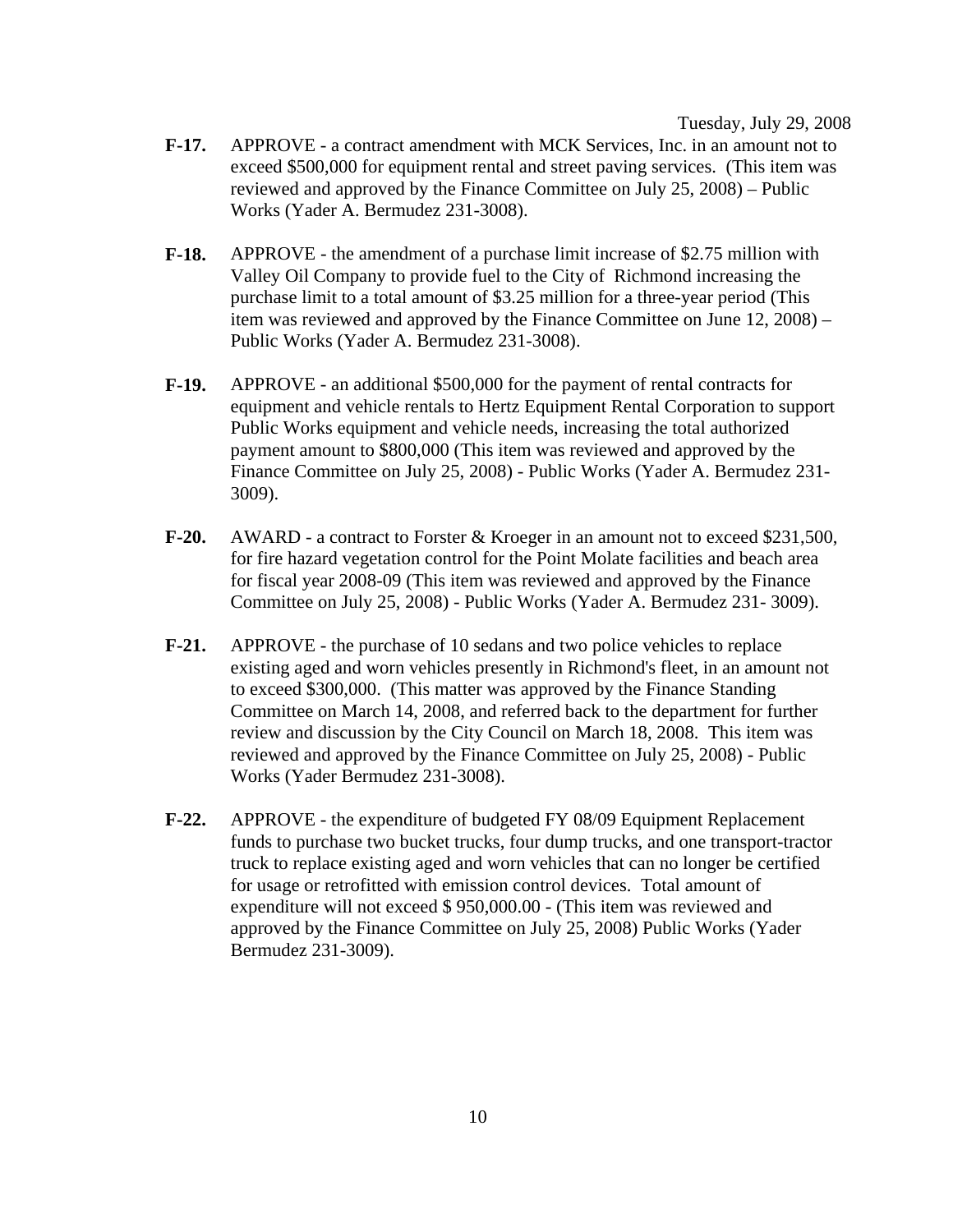- **F-23.** APPROVE contract with Kinsell, Newcomb and De Dios, Inc., and Astrum Utilities, LLC to provide revenue recovery services relating to the City's franchise agreements, with compensation for services on a contingency basis, based on revenue increases from new and updated franchise agreements - Finance Department (James Goins 620-6740).
- **F-24.** APPROVE a three-year contract with Visible Strategies effective August 1, 2008, in an amount not to exceed \$110,000 for the implementation, servicing and annual subscription of see-it $^{TM}$ , a software system designed to support staff in the collection, analysis and reporting of City goals, strategies and performance measures (This item was reviewed and approved by the Finance Committee on July 25, 2008) - Finance Department (James Goins, 620-6740).
- **F-25.** ADOPT A RESOLUTION authorizing placement of liens for unpaid garbage collection fees on County Property Tax Records against property owners who have failed to pay collection fees for more than six months - Finance Department (James Goins 620-6740).
- **F-26.** APPROVE a contract with Maze & Associates Accountancy Corporation in an amount not to exceed \$456,470 for completion of all audit work and other requisite financial reports for the Fiscal Year ending June 30, 2008, and any other audit-related work, upon request of the Finance Director, that may be required during Fiscal Year 2008-2009 - Finance Department (James Goins 620- 6740).
- **F-27.** ADOPT A RESOLUTION (1) approving the City's 457(b) Governmental Deferred Compensation Plan dated August 1, 2008, (2) authorizing the making of loans to Plan participants, (3) approving the addition of the Lincoln Financial Group as a provider to the Plan, and (4) authorizing the Finance Director to proceed with implementation of the Plan and to execute all documents necessary to carry out the Plan - Finance Department (James Goins 620-6740).
- **F-28.** ADOPT AN ORDINANCE (second reading) amending the existing Comprehensive Planning Fee to lower the fee rate from 0.6810 of project valuation to 0.1769 of valuation ordinance - Finance Department (James Goins 620-6740).
- **F-29.** ADOPT A RESOLUTION approving the Fiscal Year 2008-2013 Five Year Capital Improvement Plan (CIP) and 2008-2009 Capital Improvement Budget - Finance Department (James Goins 620-6740).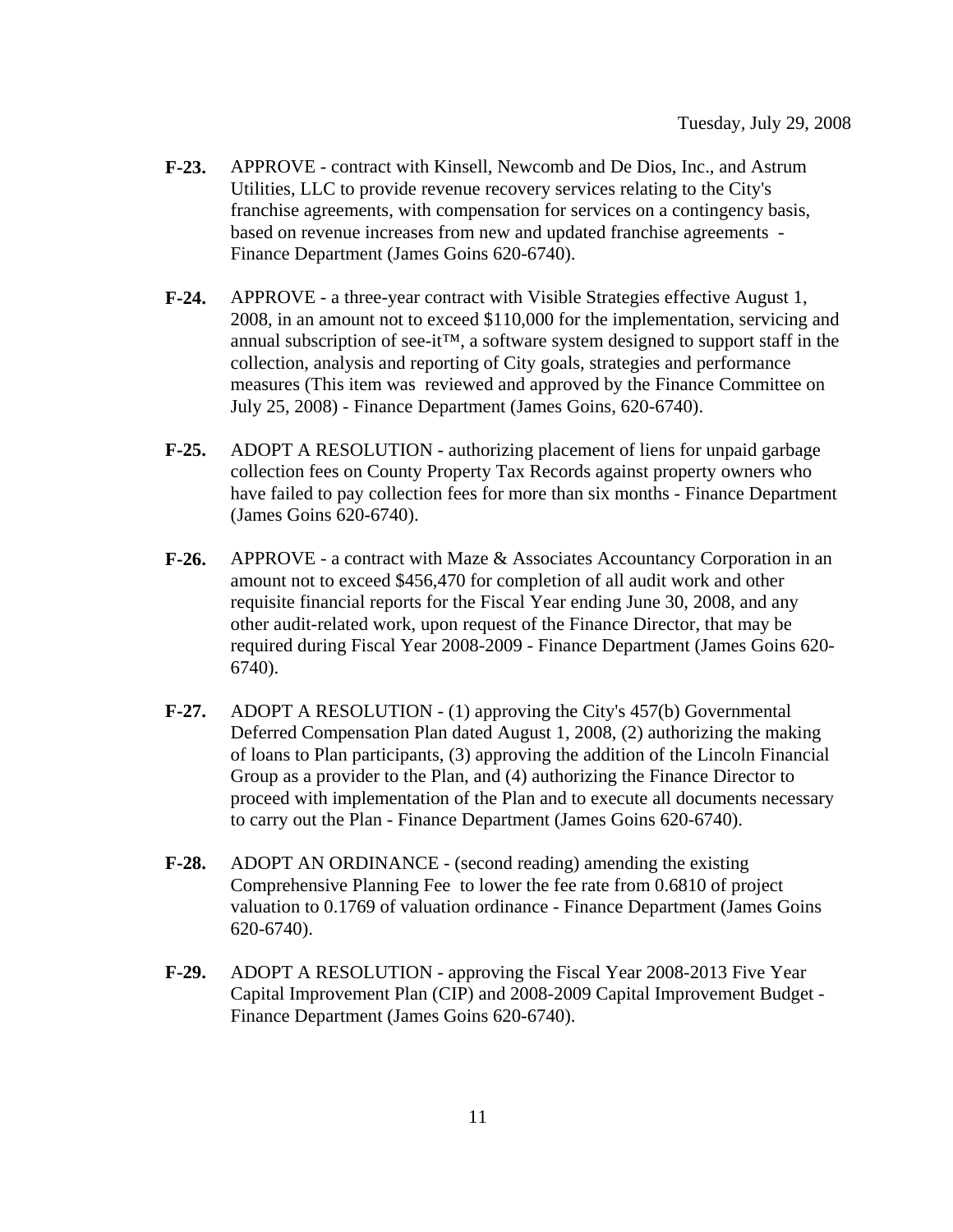- **F-30.** ACKNOWLEDGE receipt of the Public Works Audit report as prepared by Kevin W. Harper, CPA (This item was reviewed and approved by the Finance Committee on July 25, 2008) - Finance Department (James Goins 620-6740).
- **F-31.** ACKNOWLEDGE receipt of the Paratransit Audit report as prepared by Kevin W. Harper, CPA (The Finance Committee met on June 20th and approved this item for review by the City Council.) - Finance Department (James Goins 620- 6740).
- **F-32.** APPROVE the purchase of 13 Panasonic Toughbook laptop computers for the new fire engines, aerial ladder truck, and administrative staff vehicles from CDCE, Inc. in an amount not to exceed \$105,345 (This item was reviewed and approved by the Finance Committee on July 25, 2008)- Fire Department (Chief Michael Banks 307-8041).
- **F-33.** APPROVE the purchase of eight Zetron IP Alerting Systems for all seven fire stations, to include licenses and related accessories from Bearcom in the amount of \$47,208.00 - Fire Department (Chief Michael Banks 307-8031).
- **F-34.** APPROVE a contract between the City of Richmond and Tatoe Installation, Inc. to install and program eight Zetron IP Alerting Systems for all seven fire stations in the amount of \$19,500.00, and for a contract term from July 15, 2008, to July 14, 2009 - Fire Department (Chief Michael Banks 307-8041).
- **F-35.** ADOPT AN ORDINANCE (second reading) establishing the wages, salary, and compensation for the new classification of Code Enforcement Supervisor (Salary Range: 063A \$6,296 - \$7,653/month) - Human Resources (Leslie Knight 620-6600).
- **F-36.** APPROVE a contract with Armistead Investigative Services in an amount not to exceed \$30,000 to provide confidential investigative services on an as needed basis into allegations of violations of City policies, rules and procedures, including but not limited to, anti-harassment and discrimination policy, policy against work place violence and City personnel rules - City Attorney (Louise Renne, 620-6509).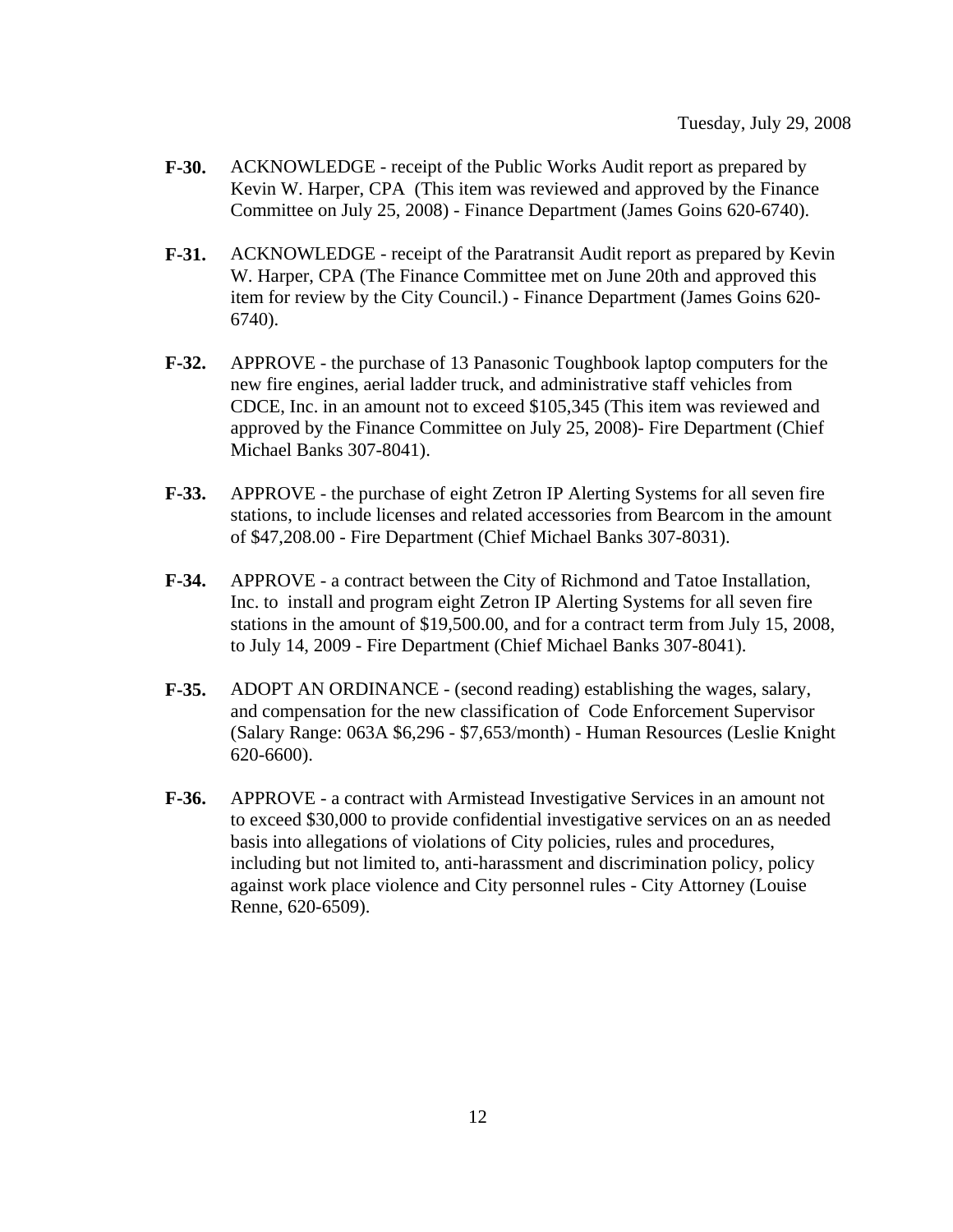- **F-37.** APPROVE Contract Amendment No. 2 with the Community Housing Development Corporation of North Richmond to amend the service plan, increase the payment limit by \$140,078 to a new total limit of \$358,354 and extend the term of the contract to March 31, 2010 (This item was reviewed and approved by the Finance Committee on July 25, 2008) - City Manager's Office (Bill Lindsay, 620-6512).
- **F-38.** APPROVE a second amendment to the contract with Orrick, Herrington, and Sutcliffe (OHS) for legal representation in the lawsuit captioned Parchester Village Neighborhood Council versus the City of Richmond, increasing the amount by \$50,000 for a total of \$135,000 while maintaining the term expiration of December 2008 (This item was reviewed and approved by the Finance Committee on July 25, 2008) - City Manager's Office (Bill Lindsay 620-6512).
- **F-39.** APPROVE a contract with Anacomp, Inc. for a three-year term for a total amount not to exceed \$300,000 for the term of the contract for Scanning, Indexing, and Micrographics Services (This item was reviewed and approved by the Finance Committee on July 25, 2008) - City Clerk's Office (Diane Holmes 620-6513).
- **F-40.** ADOPT a Resolution of Intention to amend the City's contract with CalPERS to permit active members of the City's Police and Firemen's Pension Plan to transfer to CalPERS - Human Resources (Leslie T. Knight 620-6600).
- **F-41.** APPROVE a contract with Sally Swanson Architects in an amount not to exceed \$157,500 to conduct a City-wide accessibility study and produce a transition plan for increasing accessibility where necessary (This item was reviewed by the Finance Committee on July 25, 2008) - City Attorney (Louise Renne - 620-6509).
- **F-42.** APPROVE the proposed contract with the law firm of Gordon & Rees, LLP, in an amount not to exceed \$325,000 for the evaluation and legal review of the City's Waste Water operations (This item was reviewed and approved by the Finance Committee on July 25, 2008) - City Attorney (Louise Renne, 620-6509).
- **F-43.** APPROVE minutes of the Regular Meeting held on July 15, 2008 City Clerk's Office (Diane Holmes 620-6513).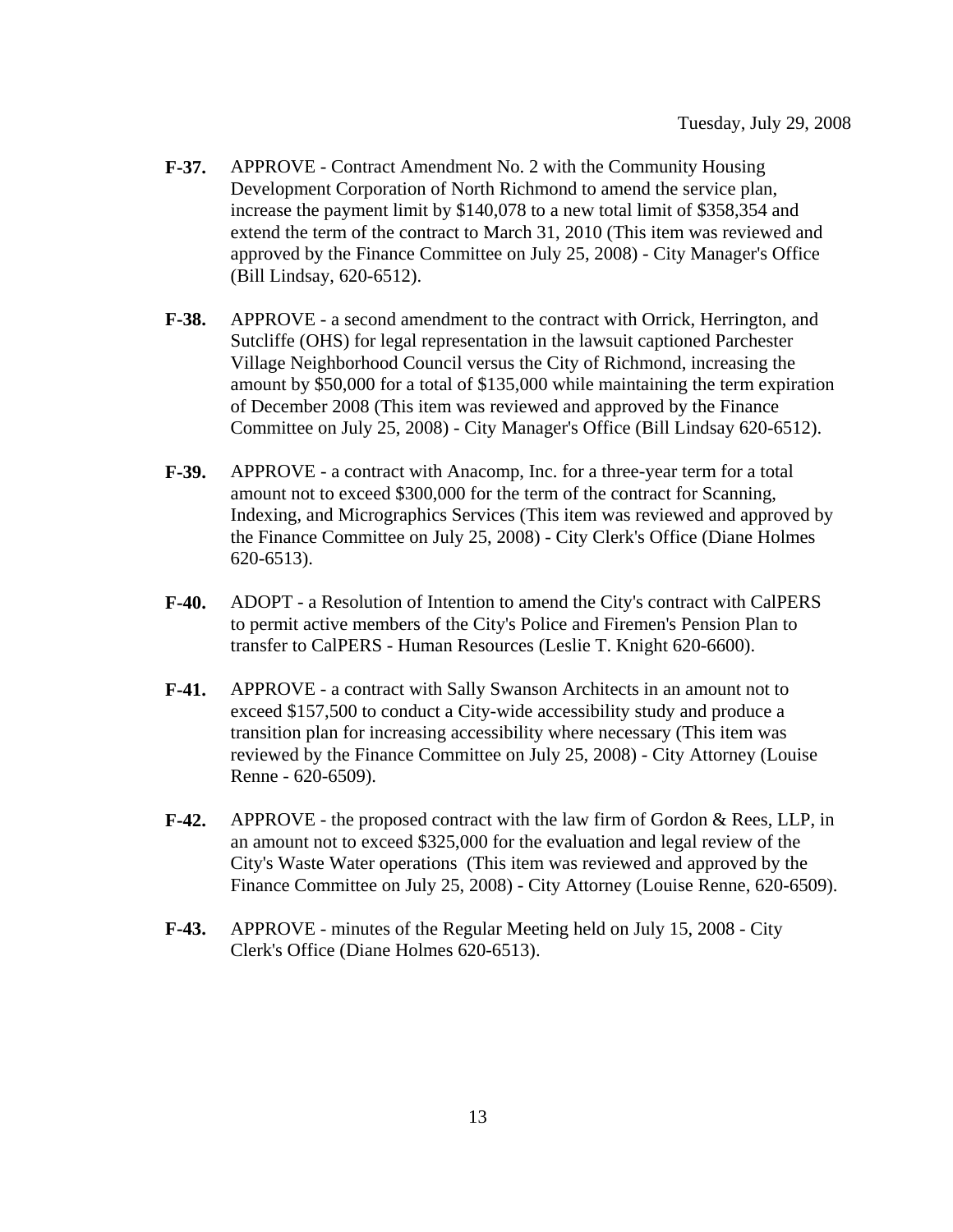# **G. PUBLIC HEARINGS**

- **G-1.** Public hearing to hear comments regarding the storm and sanitary sewer fees to be collected on the annual 2008-09 tax rolls and ADOPT the resolution approving the report on sewer service charges for Fiscal Year 2008-2009 prepared pursuant to the provisions of Chapter 12.20 of the Richmond Municipal Code. - Engineering (Rich Davidson 307-8105).
- **G-2.** Public hearing on appeal by Jeff and Vickie Martin of the Design Review Board's approval to construct a  $+1,502$  square foot two-story addition at 4917 Thunderhead Court - Planning Department (Richard Mitchell 620-6706).
- **G-3.** Introduce an ordinance to amend the Municipal Code to eliminate the City of Richmond Design Review Board and merge its function with the Planning Commission and to revise design review requirements for land use projects - Planning Department (Richard Mitchell 620-6706).

#### **H. OPEN FORUM FOR PUBLIC COMMENT**

# **I. AGREEMENTS**

**J. RESOLUTIONS**

# **K. ORDINANCES**

- **K-1.** INTRODUCE AN ORDINANCE (first reading) amending the Zoning Ordinance to clarify the boundaries and applicable regulations of the Transition/Buffer Zone as set forth in the Knox Freeway/Cutting Boulevard Specific Plan.
- **K-2.** ADOPT an Urgency Ordinance providing for another temporary moratorium on the acceptance, processing and approval of applications and permits to construct, modify or place wireless telecommunication facilities, Exhibit A, within the City of Richmond through and including September 12, 2008 - Planning Department (Richard Mitchell 620-6706).

# **L. COUNCIL AS A WHOLE**

**L-1.** APPROVE Early Transfer Cooperative Agreement between the Navy and the City of Richmond to facilitate early transfer of the remaining Point Molate land and allow the City Manager to make ministerial changes and execute the final document City Manager (Bill Lindsay 620-6512).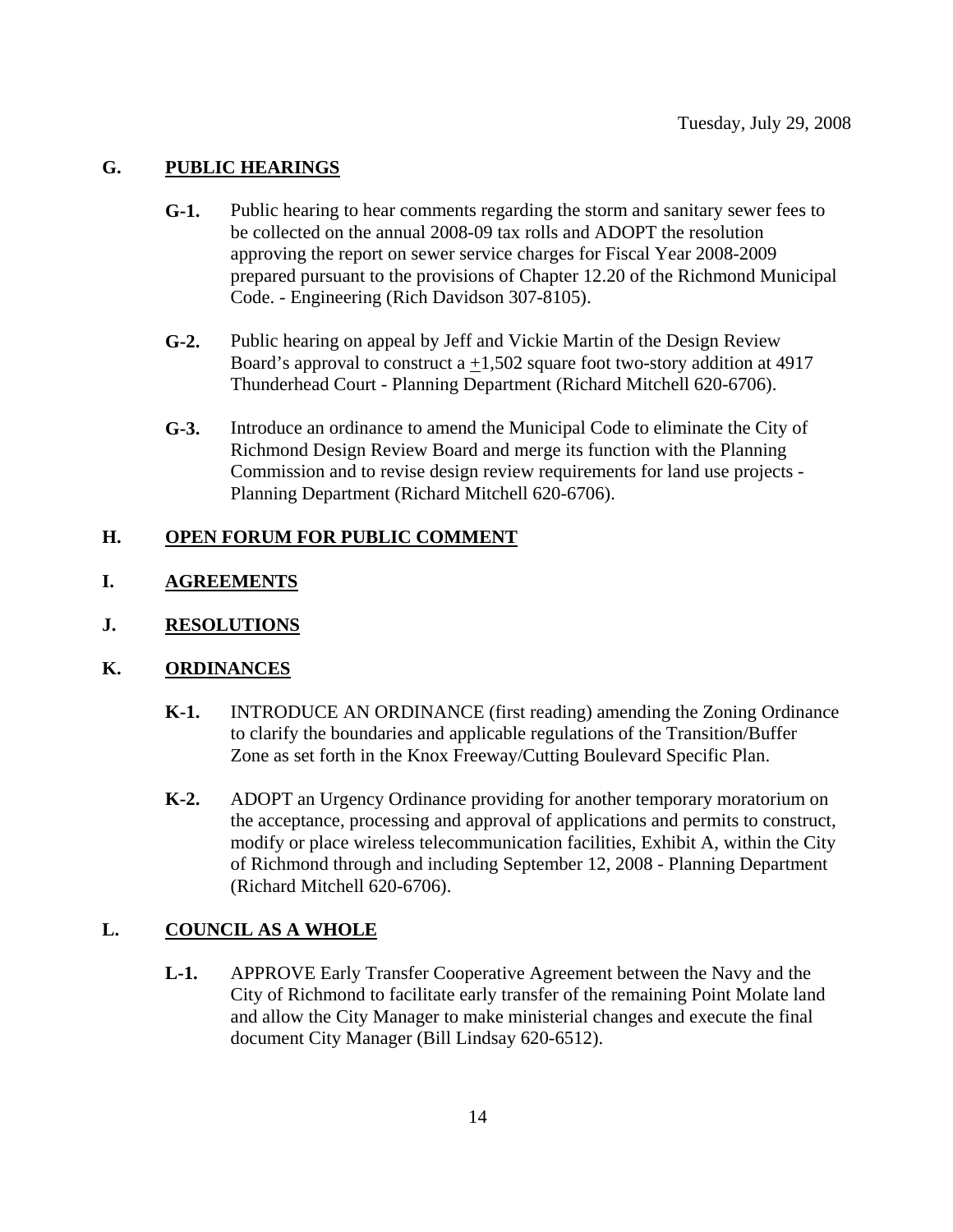Tuesday, July 29, 2008

- **L-2.** Direct staff to work with representatives from each bargaining unit and research alternative work schedules for employees including 4/10 and 9/80 options and telecommuting. - Councilmember Bates (620-6581).
- **L-3.** Appoint City Councilmembers Harpreet Sandhu, Ludmyrna Lopez, and Nat Bates to the Richmond Community Fund Advisory Committee (RCFAC) pursuant to the Richmond Community Benefits Agreement between the City of Richmond and Chevron, and appoint Vice-Mayor John Marquez as an alternate to the Committee - Councilmember Bates (620-6581).
- **L-4.** Discuss and consider appointing a task force to explore feasibility of Green Business Development Strategies - Vice Mayor Marquez (612-2604), Councilmembers Viramontes, and Lopez.
- **L-5.** Designate a voting delegate and alternate(s) to represent the City of Richmond at the Annual Business Meeting of the League of California Cities' Annual Conference in Long Beach, California, September 24-27, 2008 - City Clerk's Office (Diane Holmes 620-6513).

# **M. REPORTS OF OFFICERS: STANDING COMMITTEE REPORTS, REFERRALS TO STAFF, AND GENERAL REPORTS (INCLUDING AB 1234 REPORTS)**